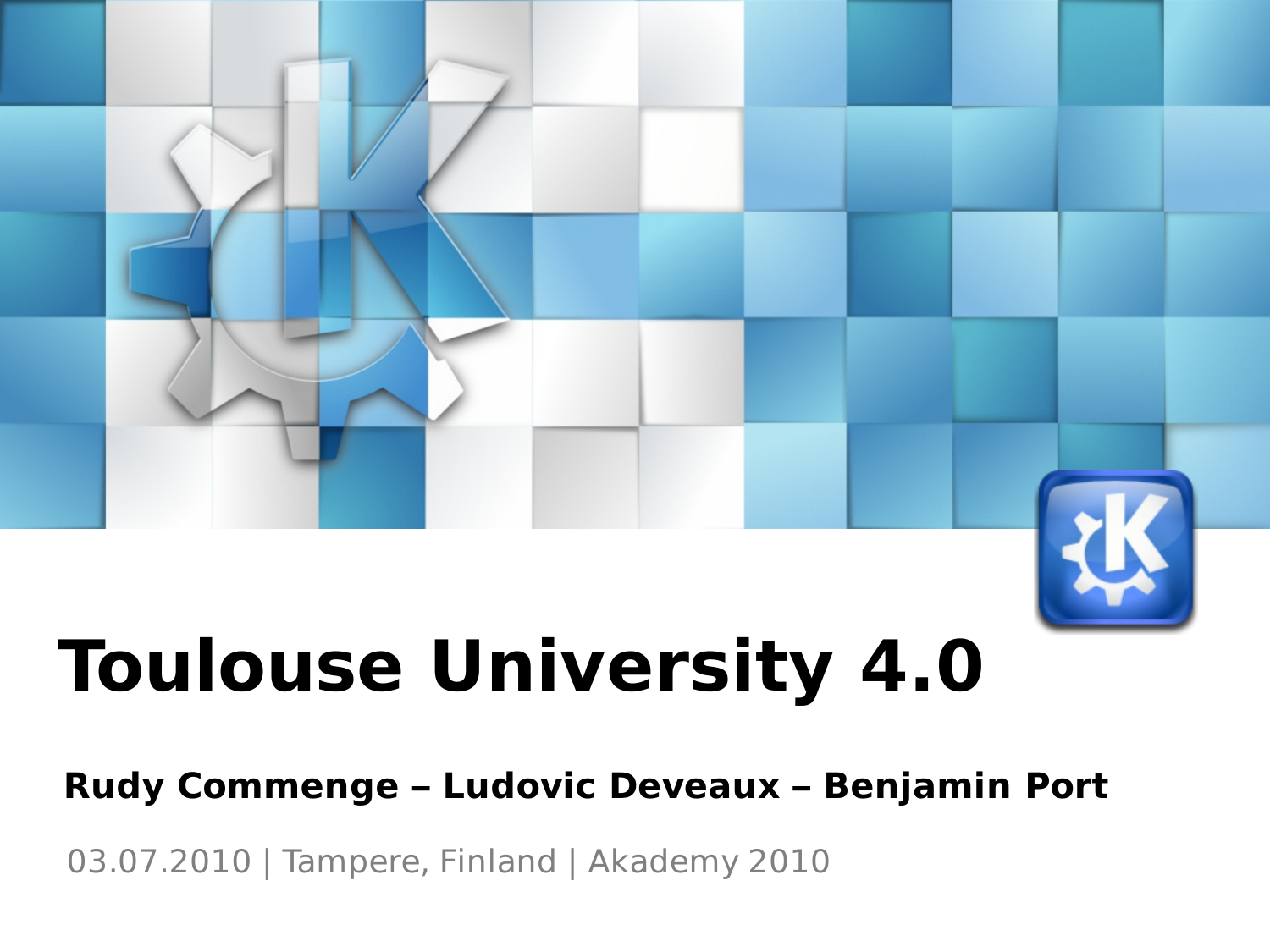# **Agenda**

- University context
- **Technical work and demo** 
	- **KPresenter**
	- Akonadi
	- Amarok
- Feedbacks
- Questions?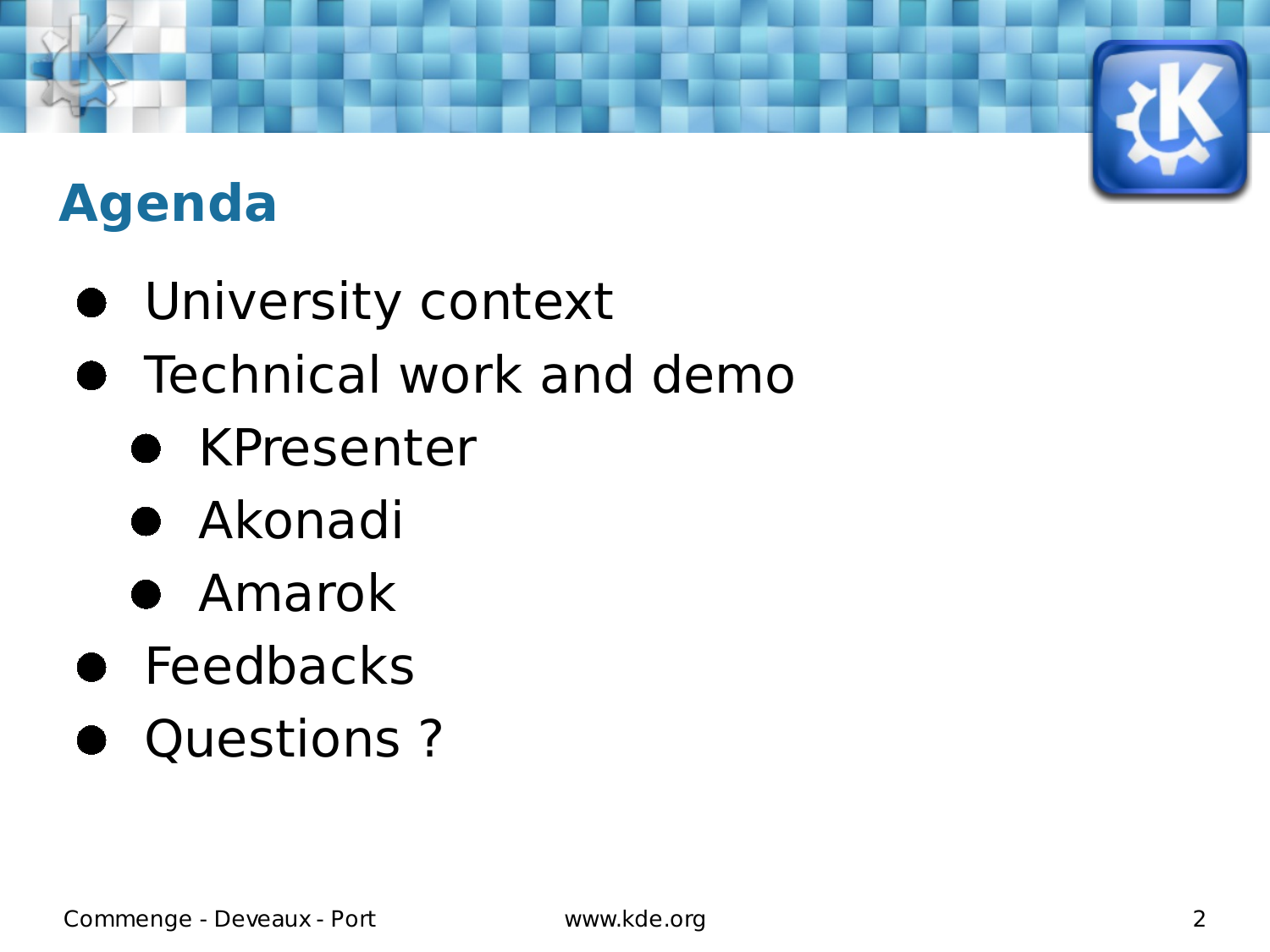# **IUP ISI context**

- **Toulouse, France**
- **Professional Master degree in computer** engineering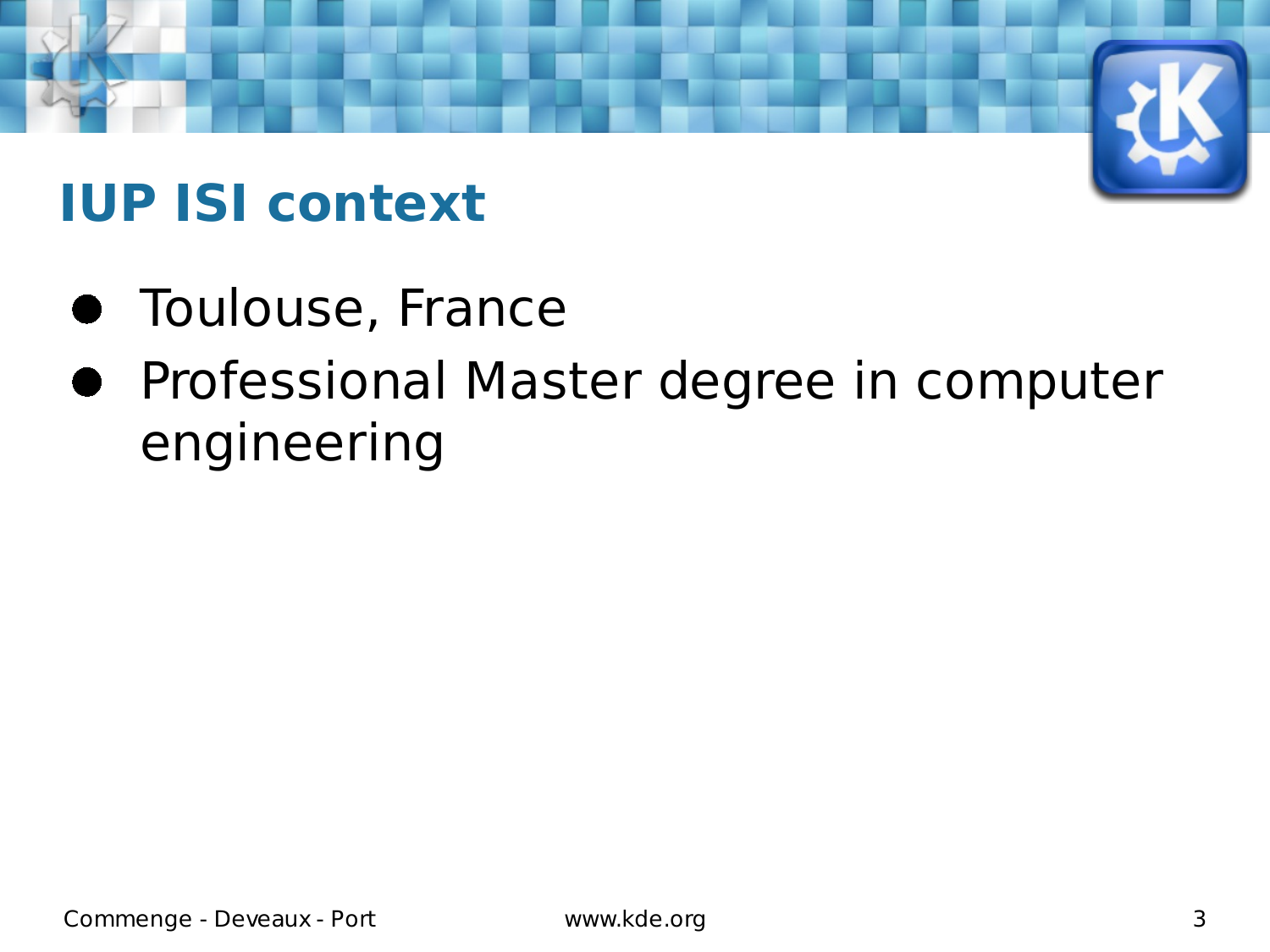# **Project context**

- **6** months
- 4 fourth-year students
- … joined by 4 third-year students
- Under 'ervin' supervision
- **Several goals** 
	- **Project management**
	- Apply technical knowledge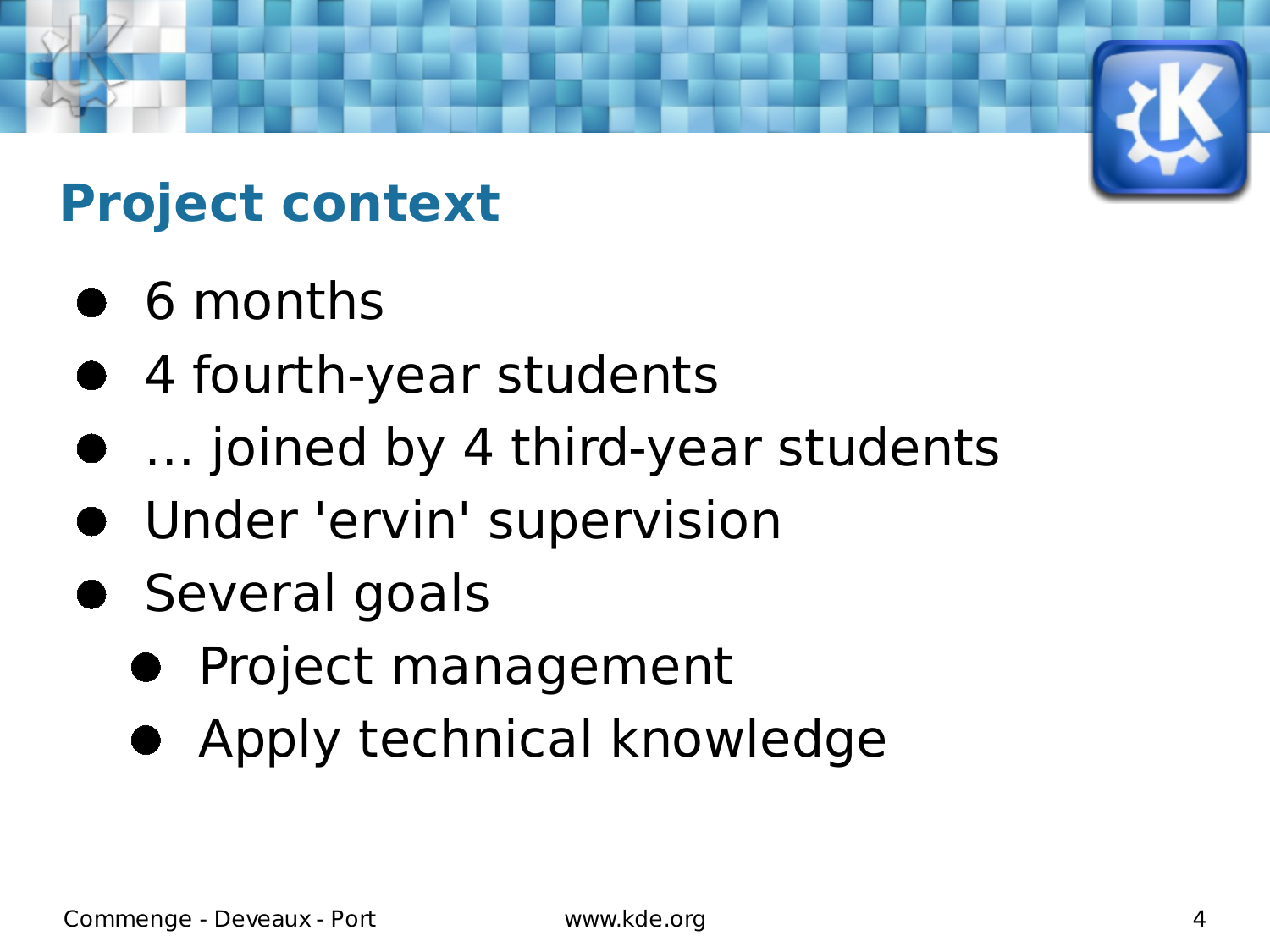







# by Benjamin Port

Commenge - Deveaux - Port www.kde.org 5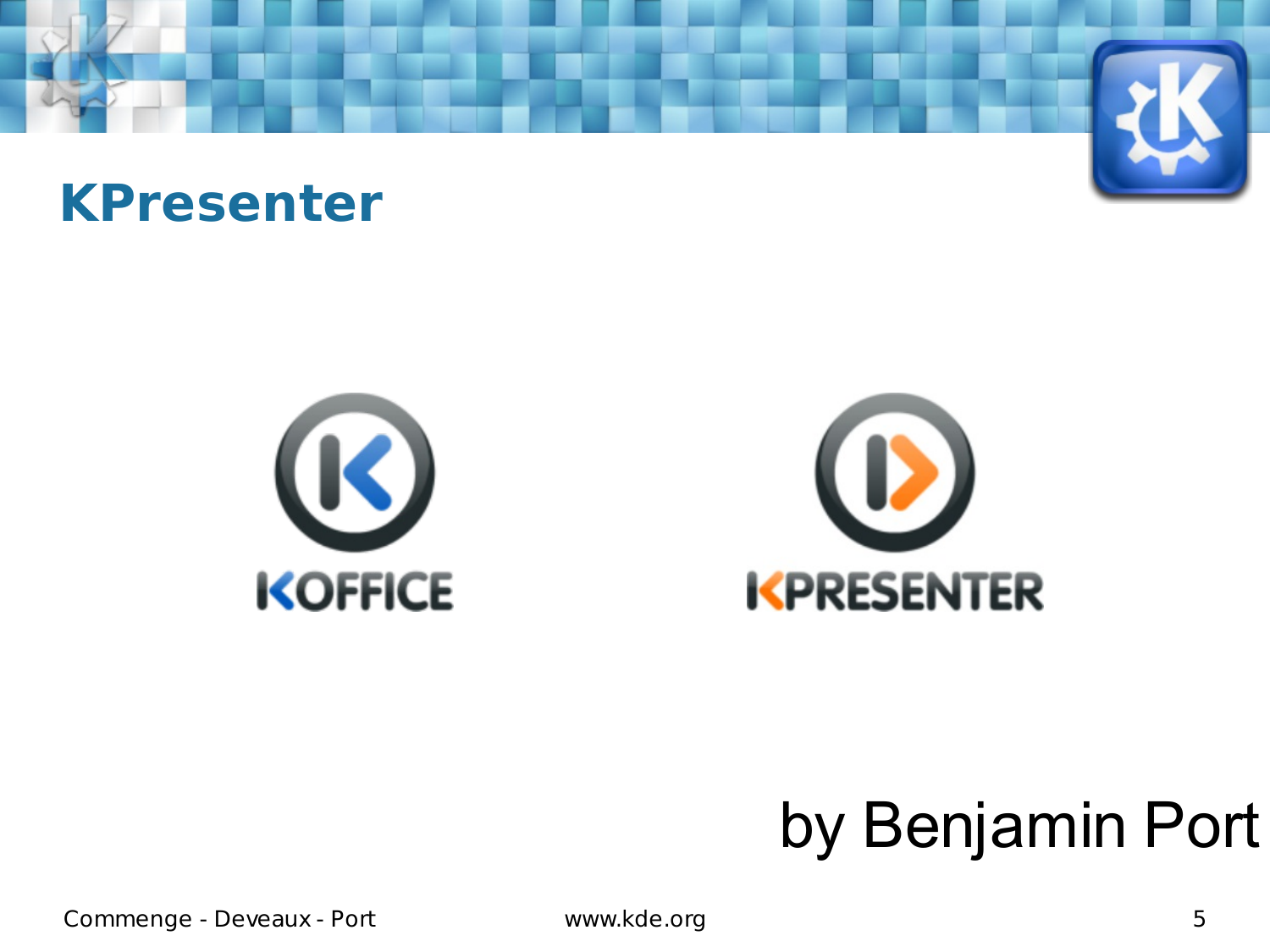### **Html export – Goal**

- Allow user to export presentation as html file
- Export with custom style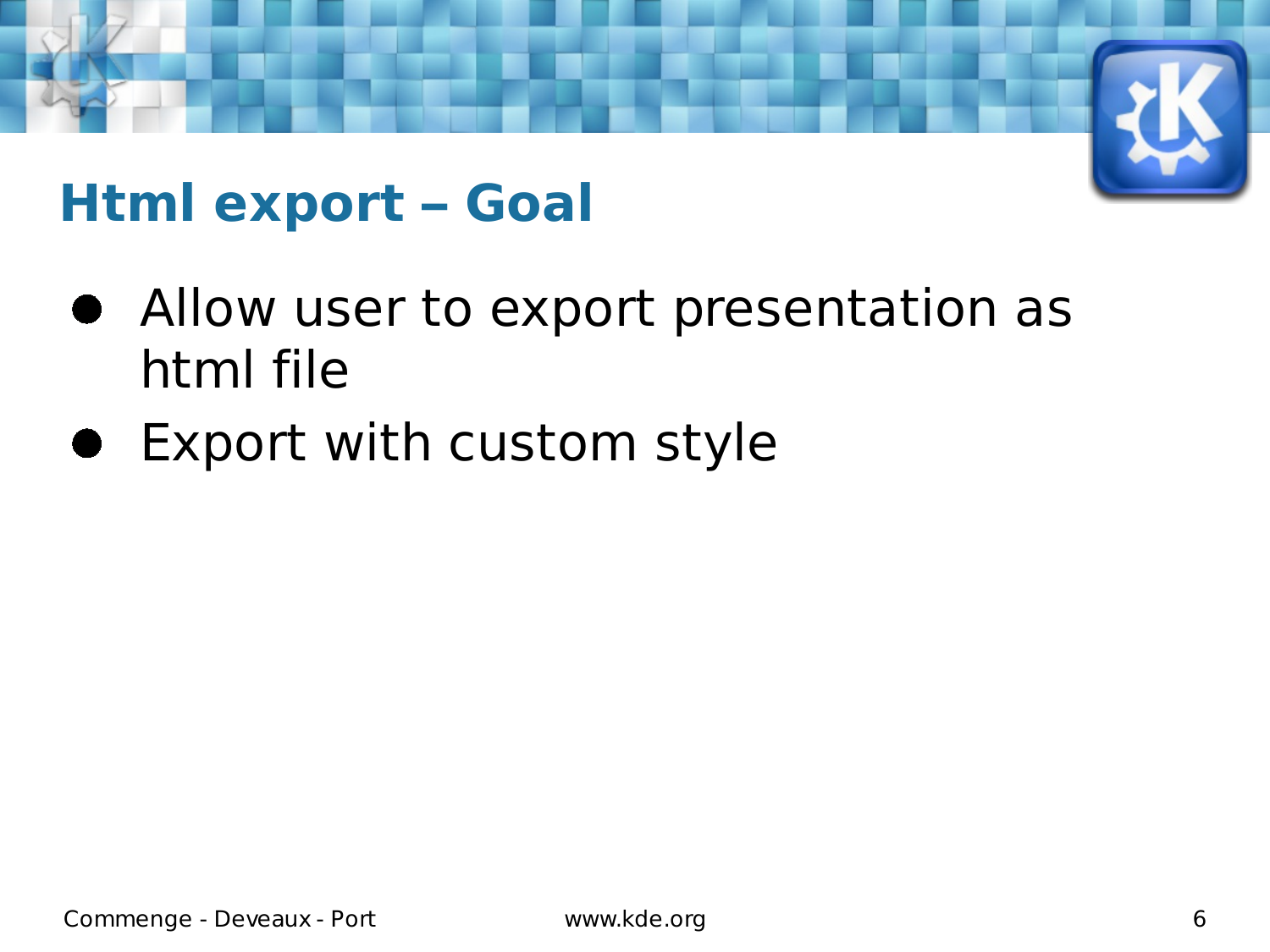

### **Html export - How**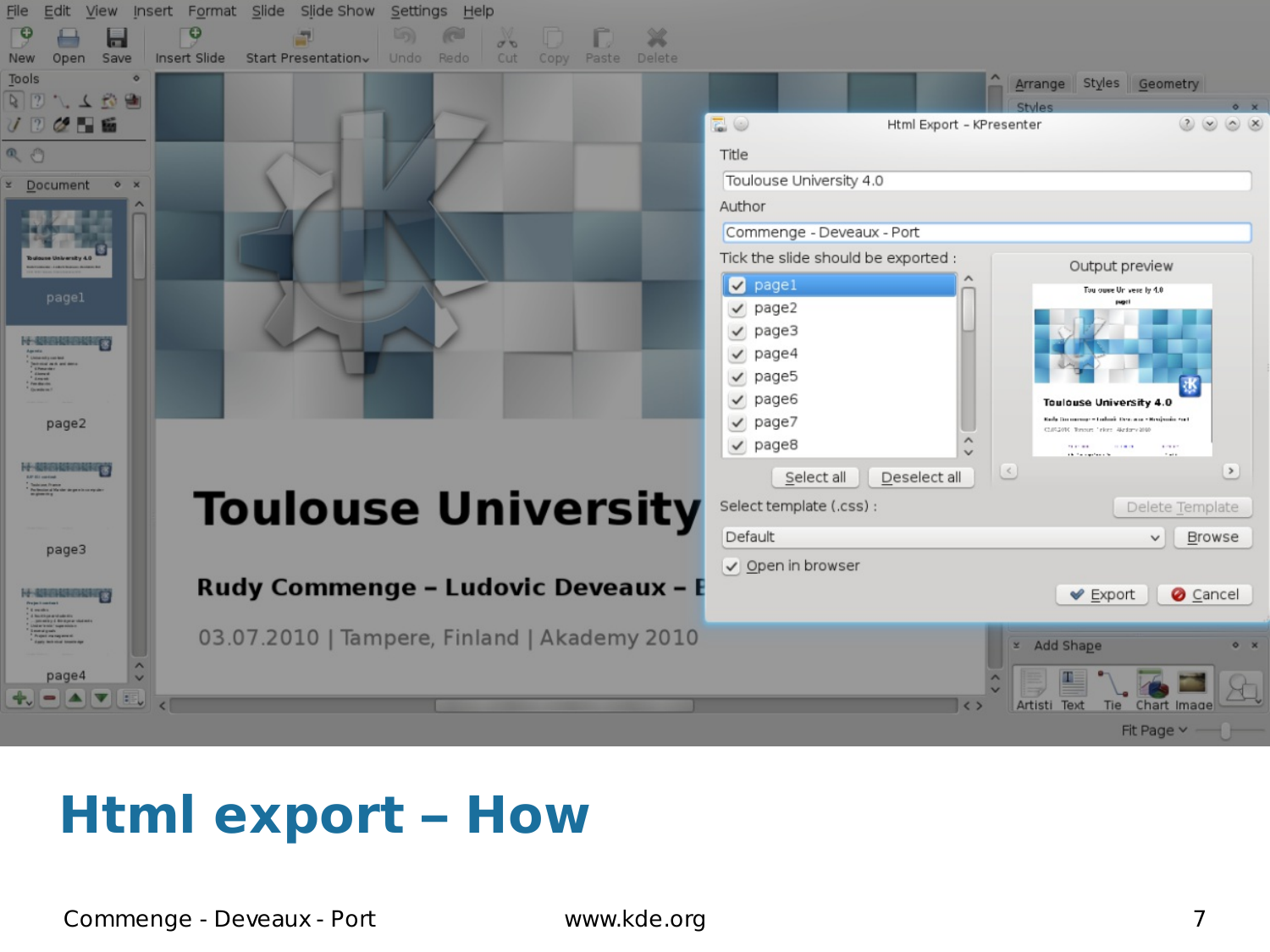## **Html export – Result**

- **Html export works**
- We need artists to create some templates
- Currently in trunk, will be released in KOffice 2.3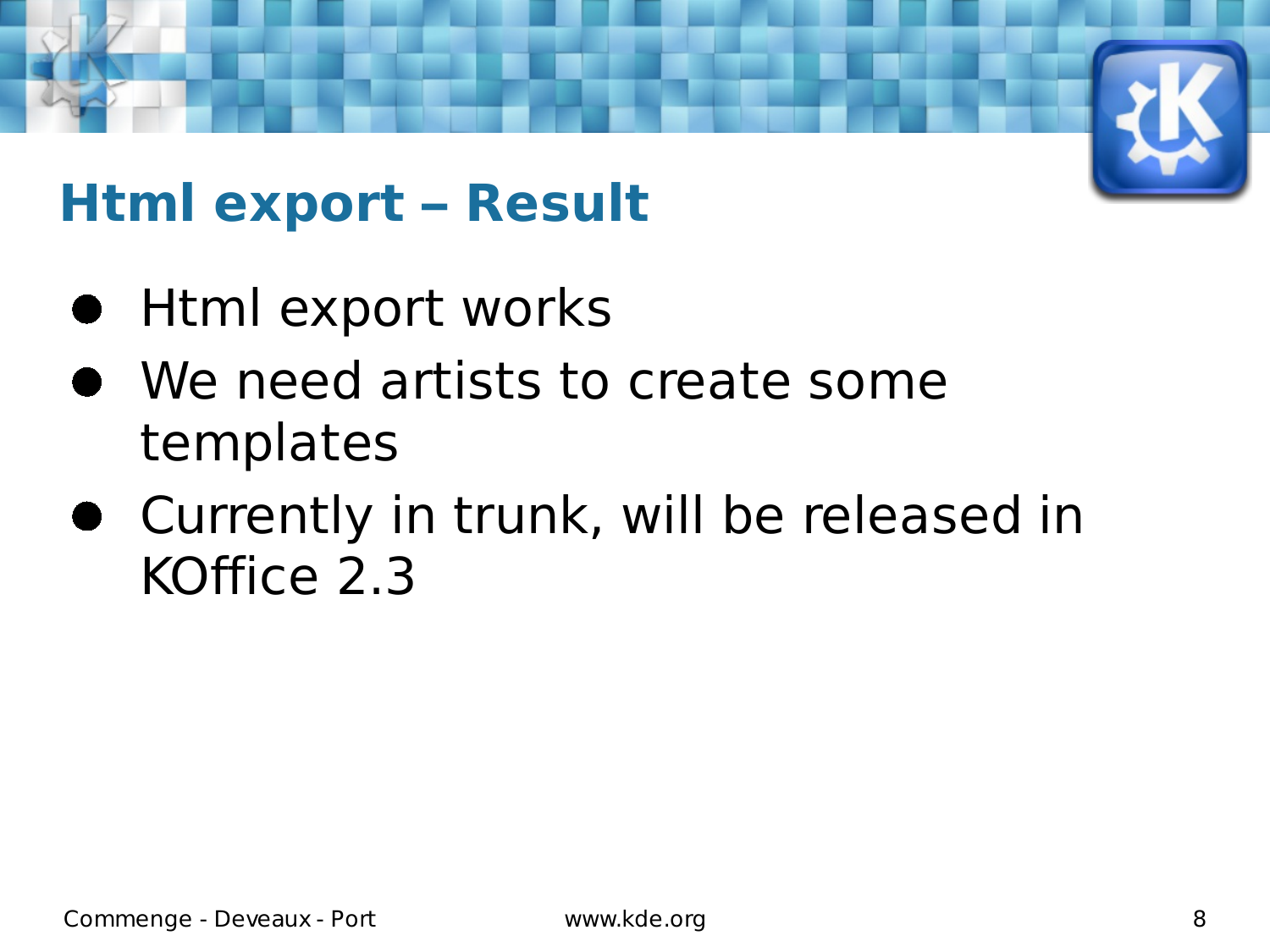### **3D transition – Goal**

- Allow user to have 3D transition effect on KPresenter
- Allow contributors to create new 3D effect without OpenGL knowledge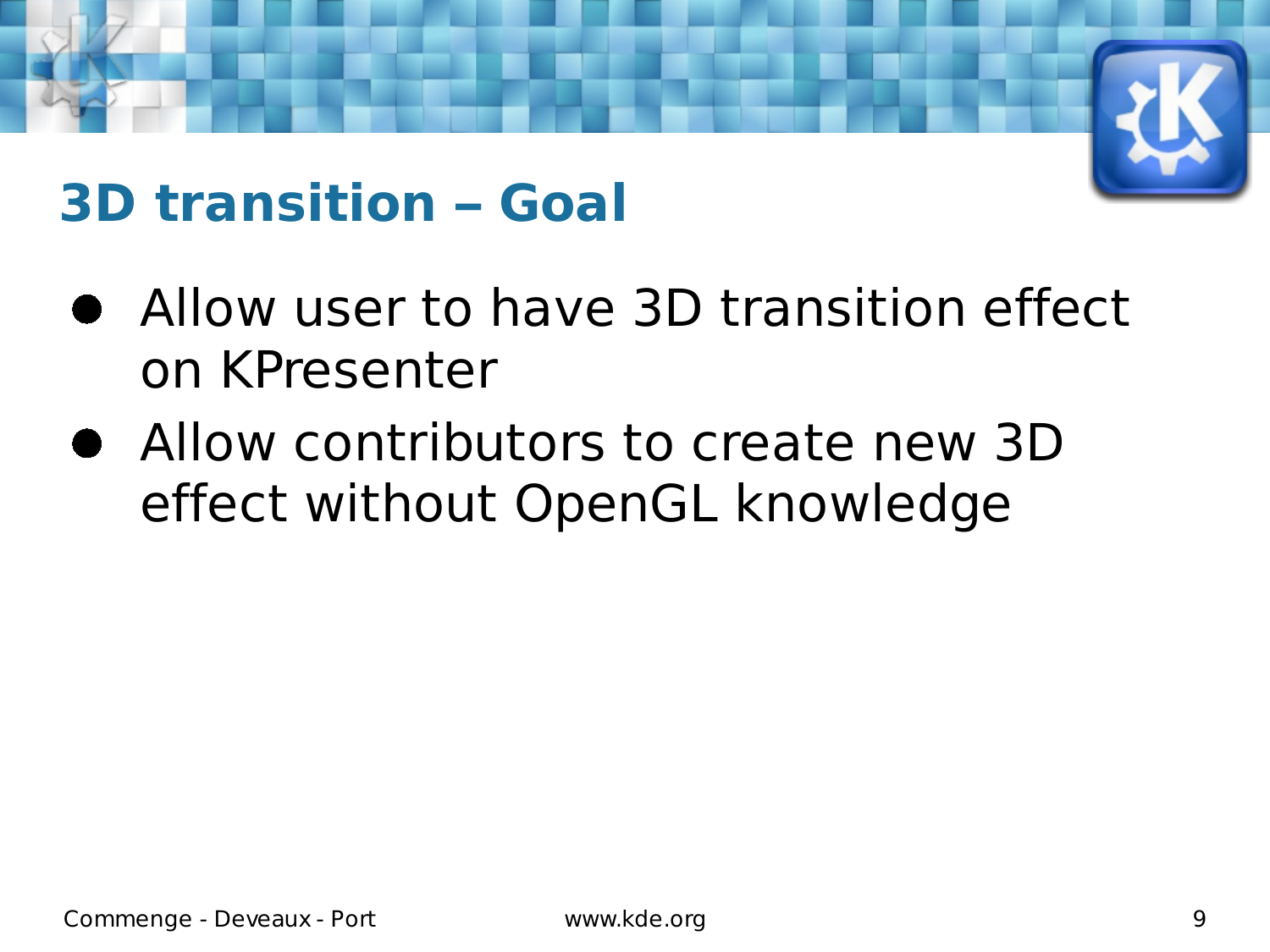### **3D transition – How**

- Using Qt Graphics View framework
- Each slide is a QGraphicsItem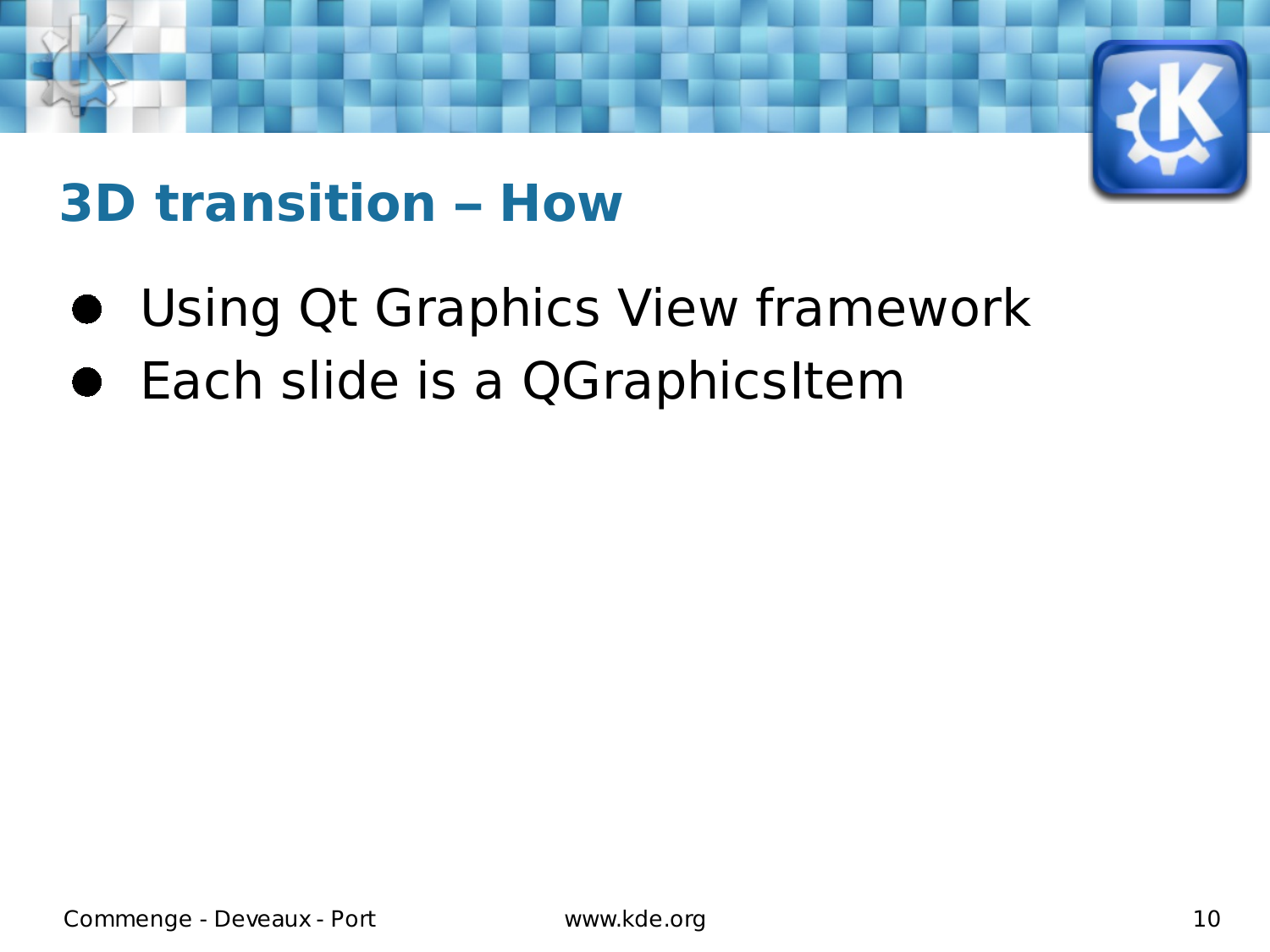## **3D transition – Result**

- A new easy-to-use framework
- 2 new transitions
	- Swap effect
	- Space rotation
- Currently in trunk, will be released in KOffice 2.3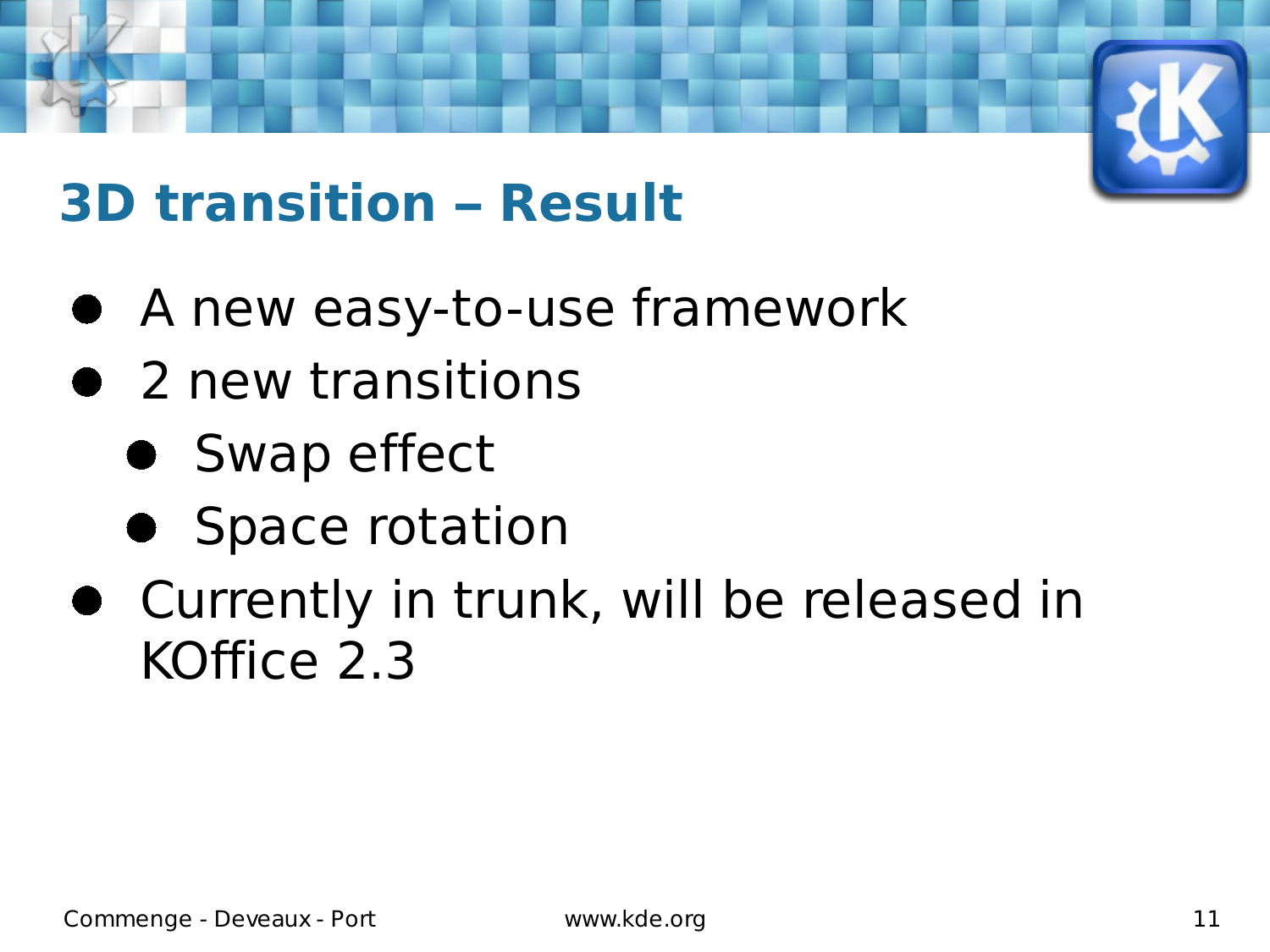### **And after that...**

- GSoC
	- I applied for GSoC with Thorsten Zachmann as mentor:
		- Improve shape animation framework and create shape animation effects for KPresenter
	- And my proposal has been accepted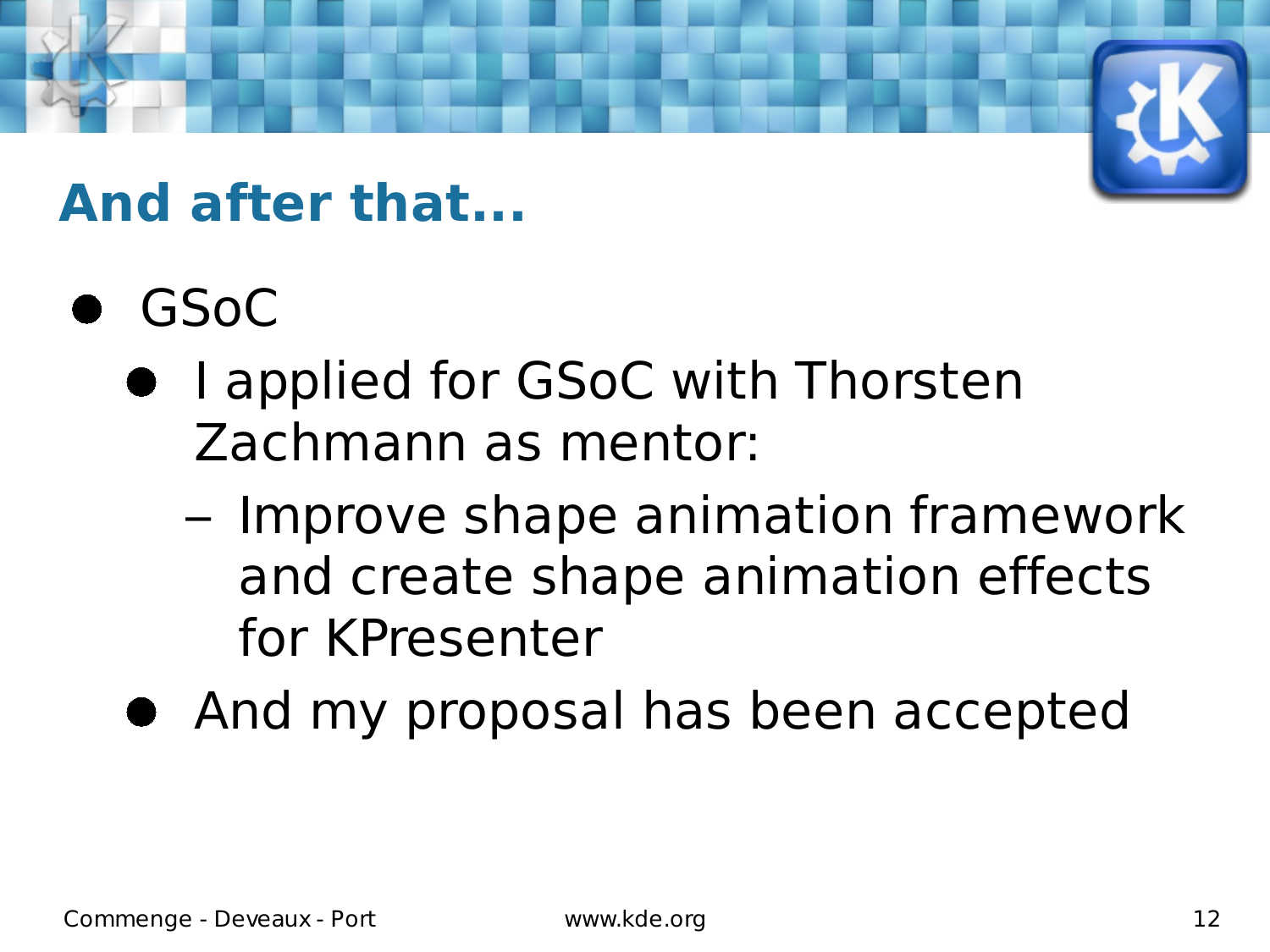### **Amarok**



# by Ludovic Deveaux

Commenge - Deveaux - Port www.kde.org **13**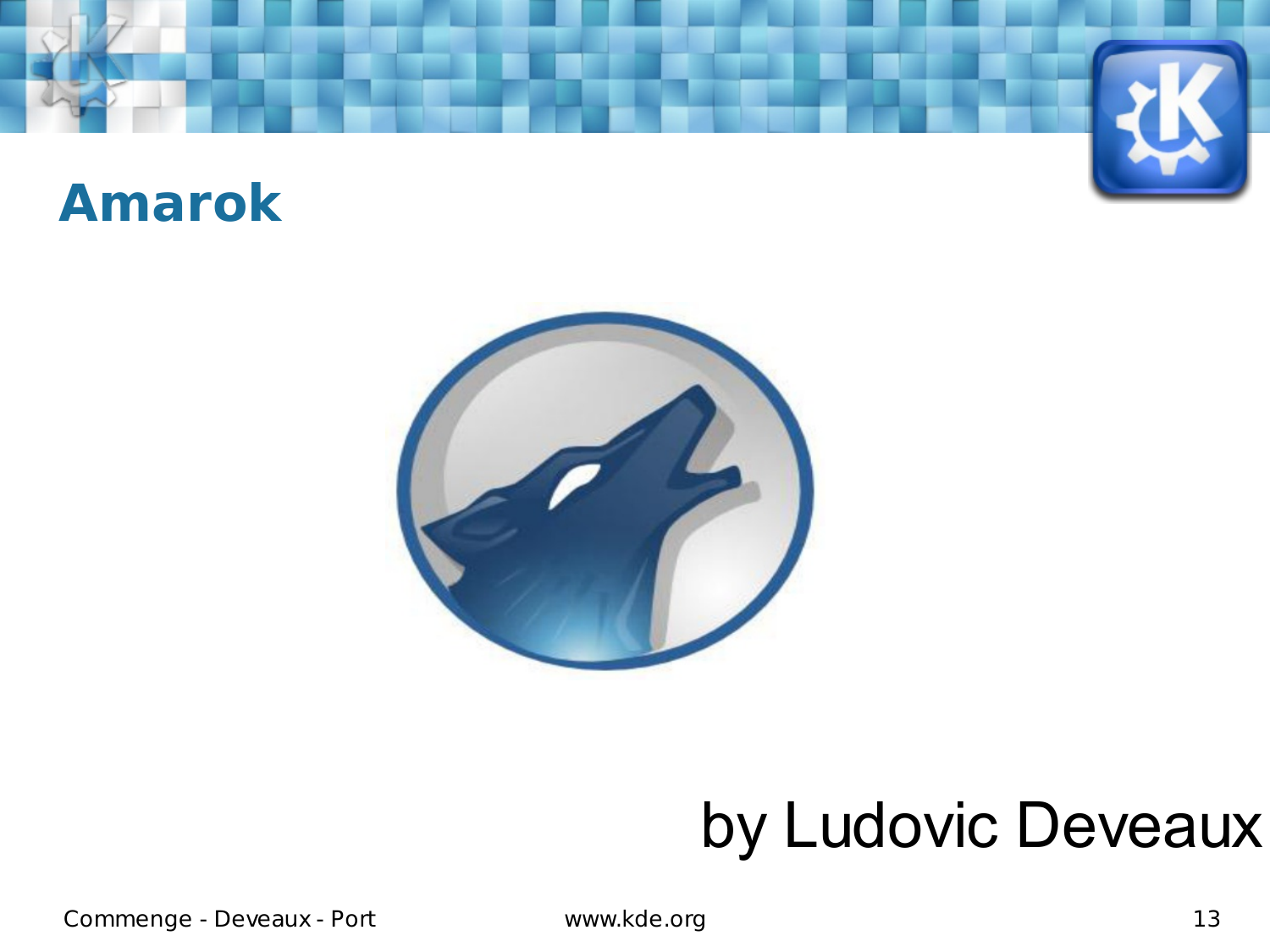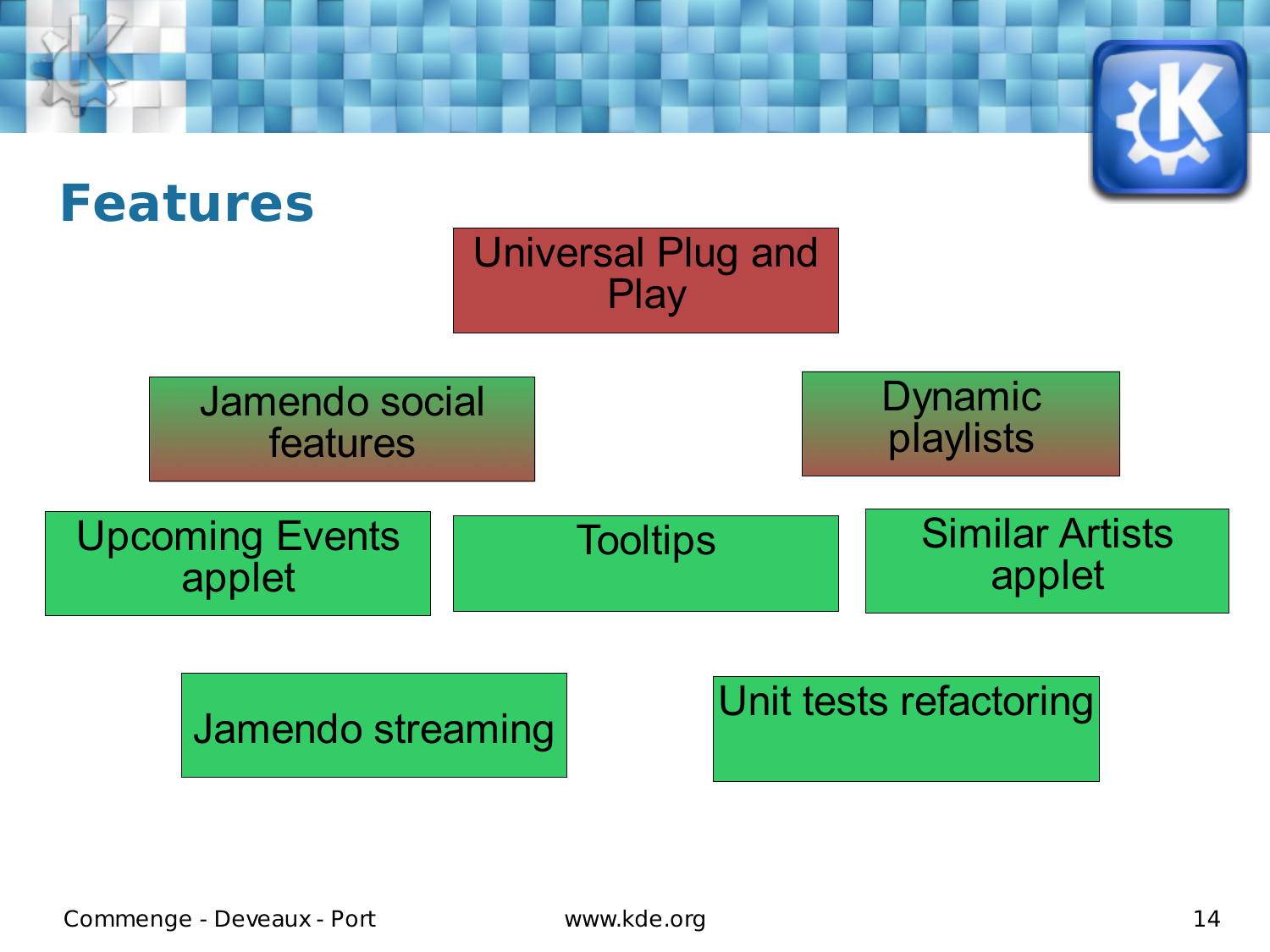# **Do not jump the steps**

- UPnP
	- A set of networking protocols
	- Share music in a local network
	- KDE technical choices not decided
		- Coherence project
	- **GSoC project**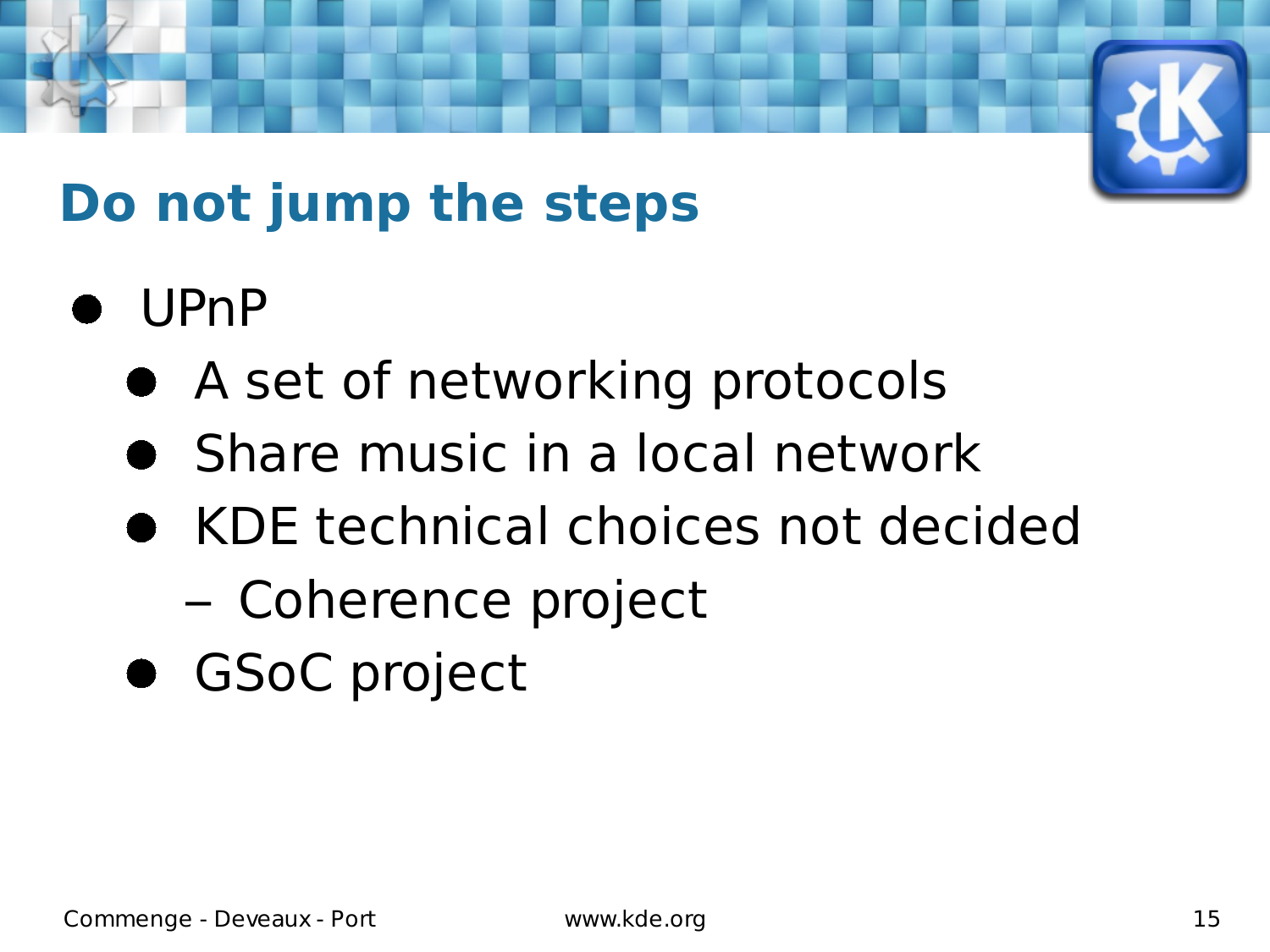# **Studying before making**

- **•** Jamendo social features
	- **•** Social networking website
	- Using Jamendo API
	- Not possible to set data
- Dynamic playlists
	- Algorithms difficult to understand
	- **New implementation done**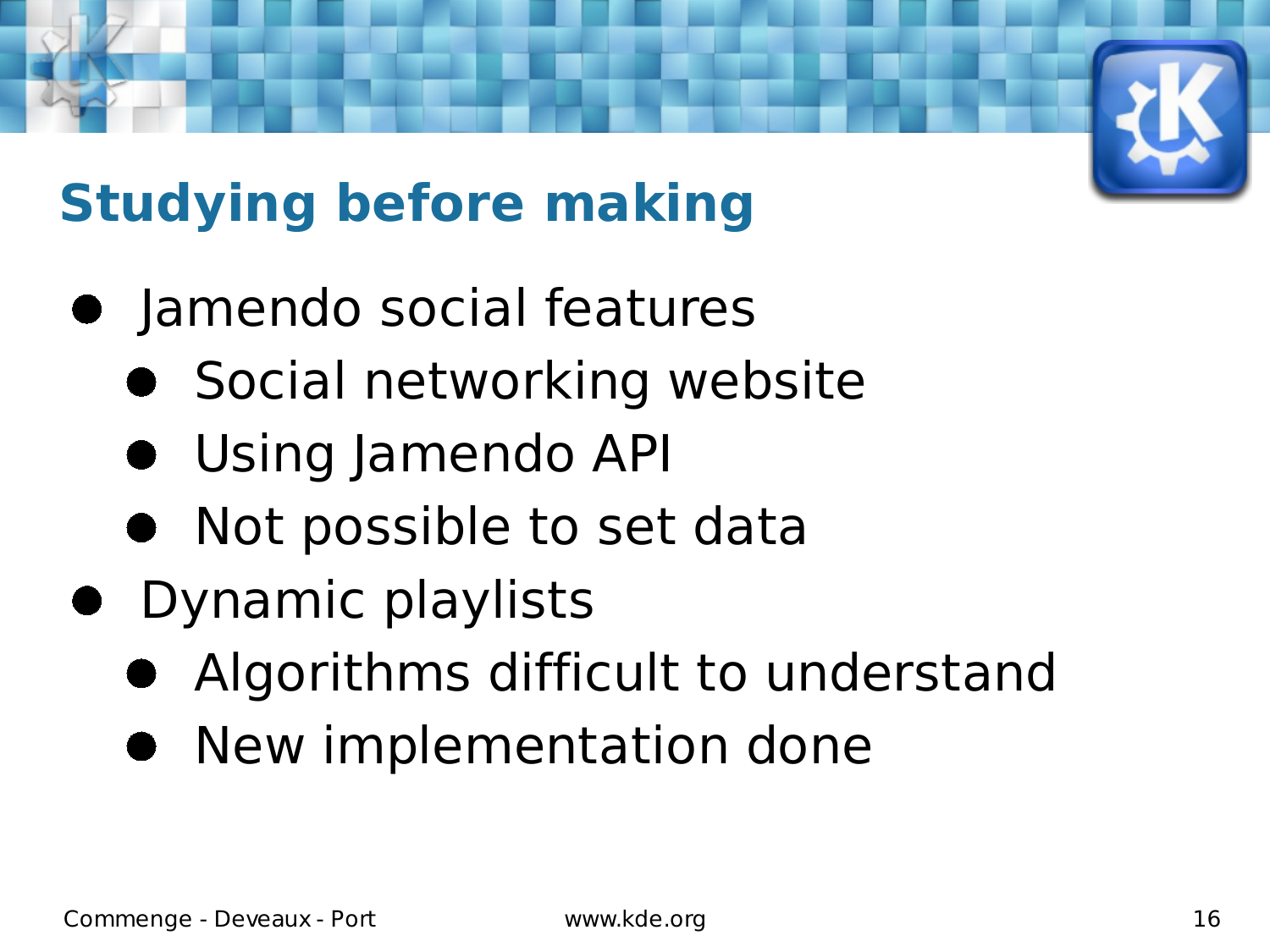## **Code and review**

- Upcoming events applet
	- Future concerts of the current artist
	- LastFm API
- **•** Similar artists applet
	- **•** Discover new artists
	- LastFm API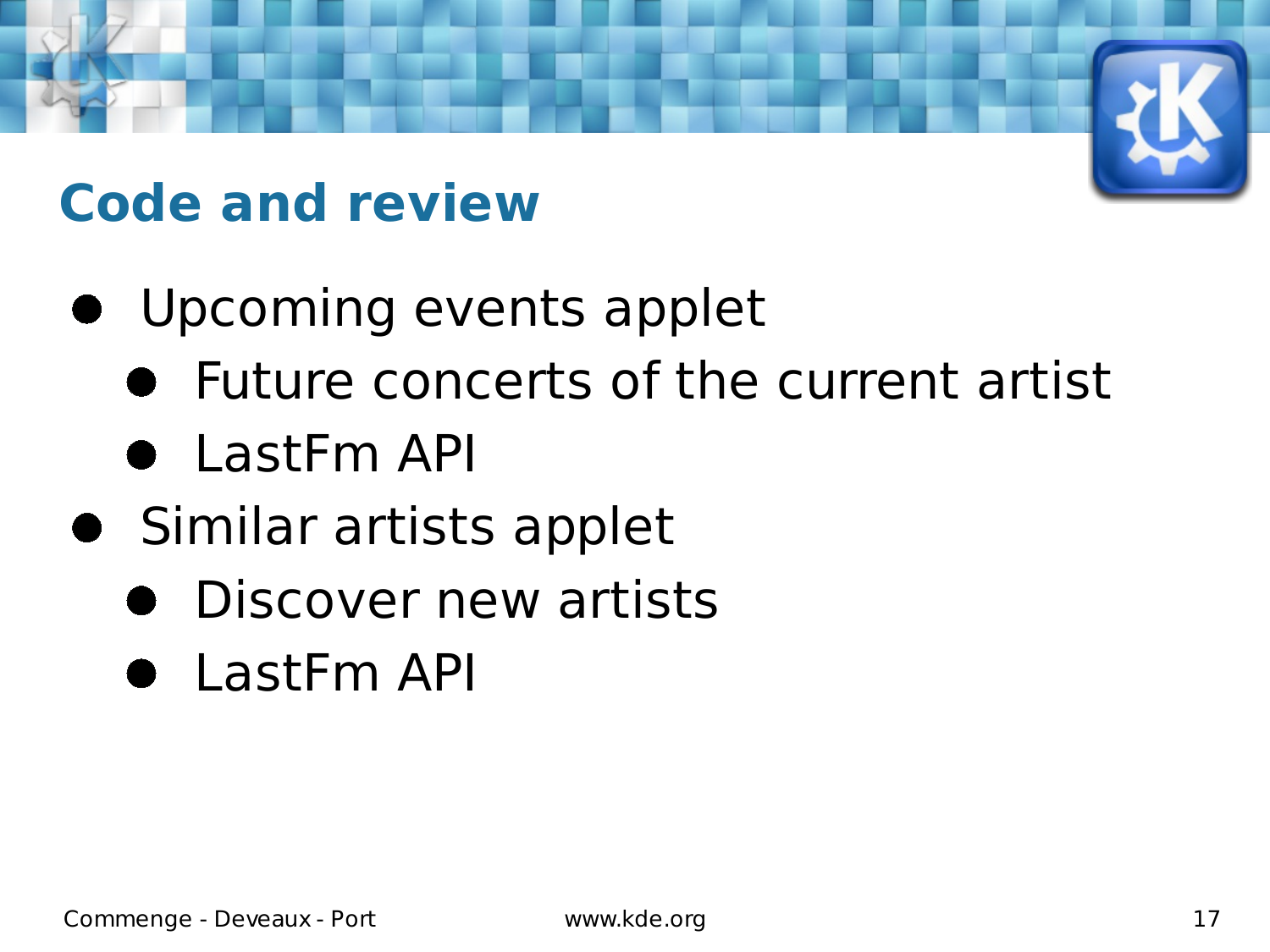# **Debugging**

- **•** Jamendo streaming
	- $\bullet$  Broken  $\rightarrow$  Bug fix
	- Too late...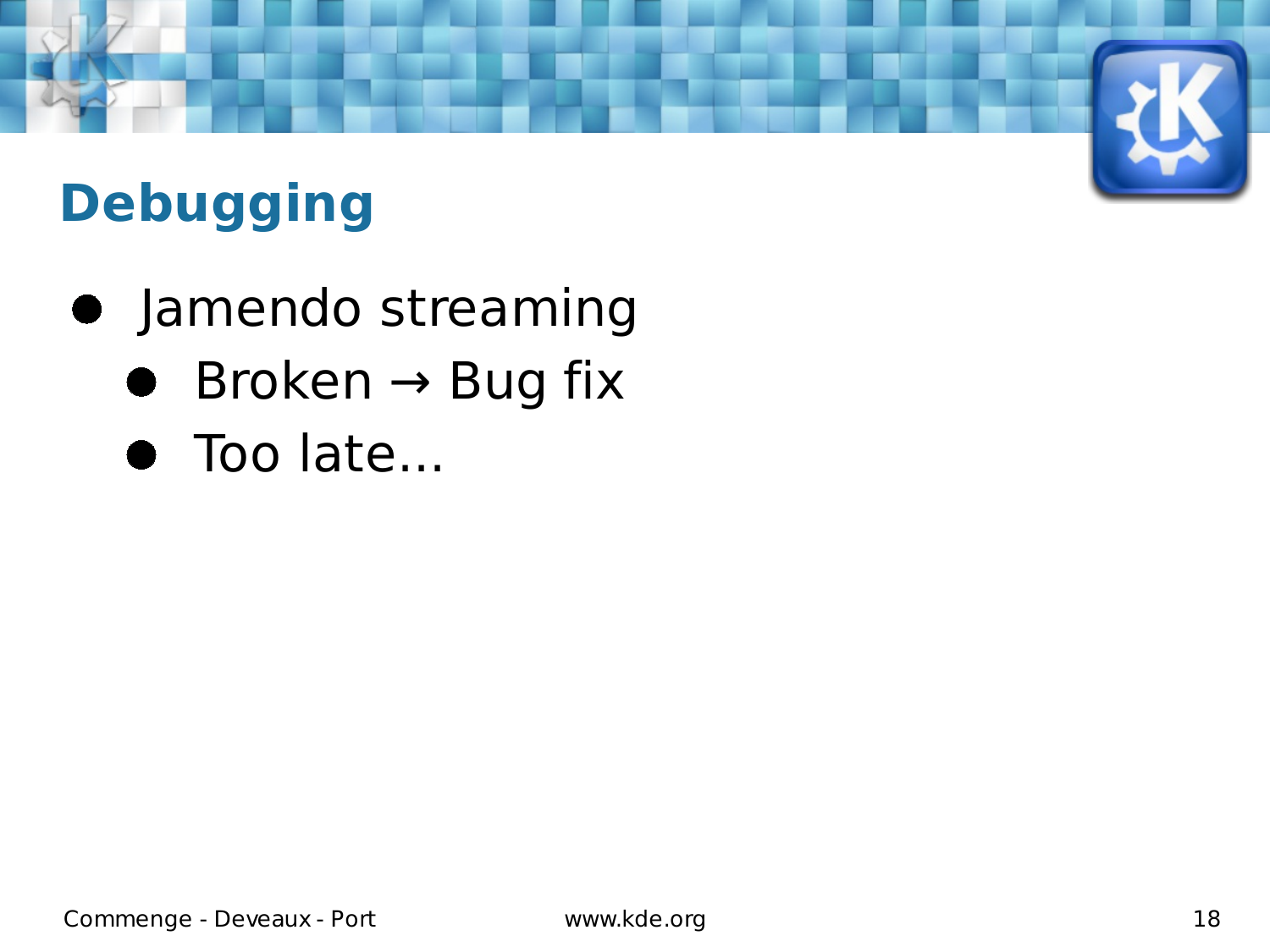

# **Working with community**

- **•** Tooltips
	- **Show informations about artists...**
	- Discussion inside Amarok community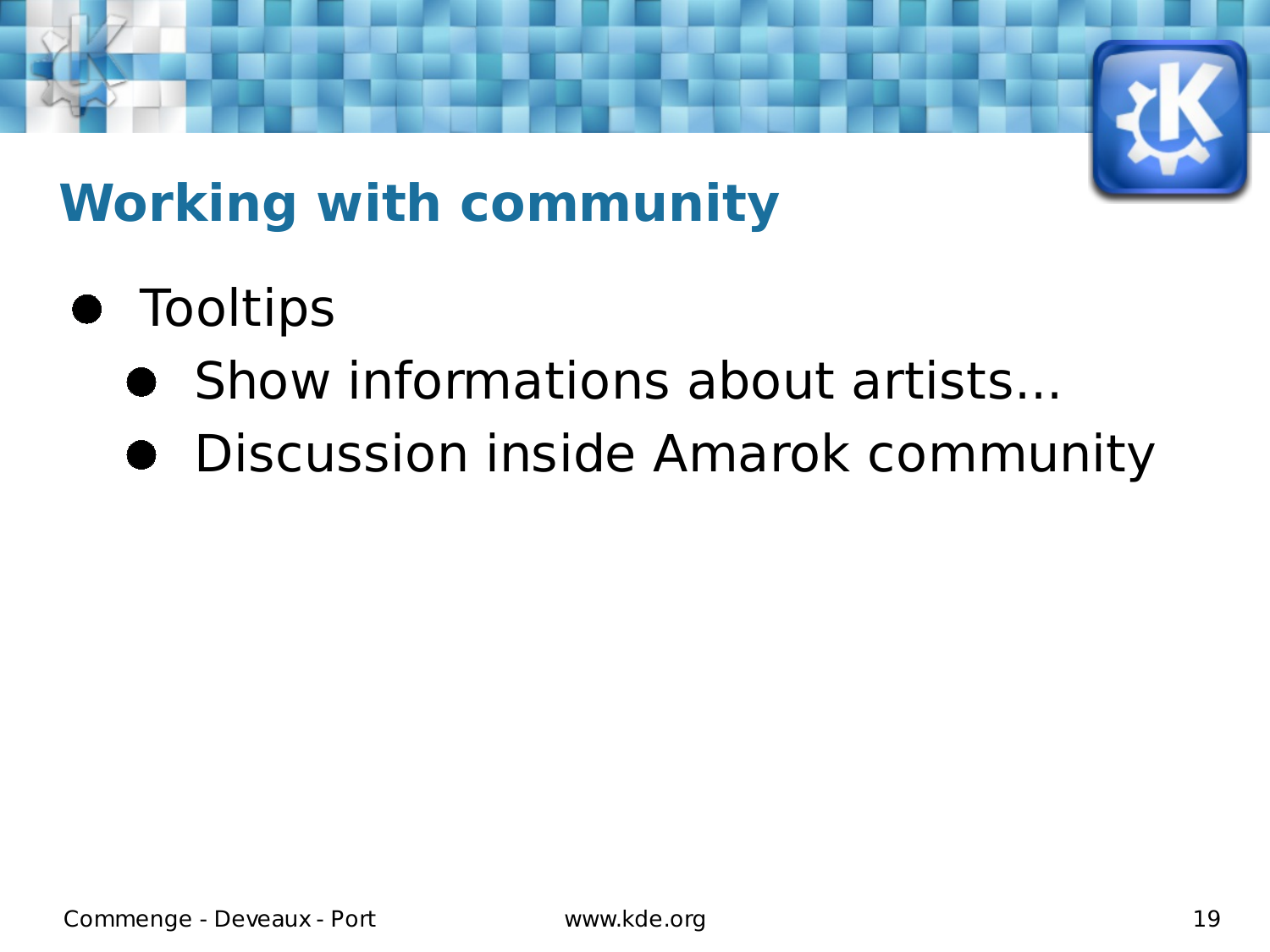

### **Propose more ...**

- Unit tests refactoring
	- QTestLib framework
	- HTML output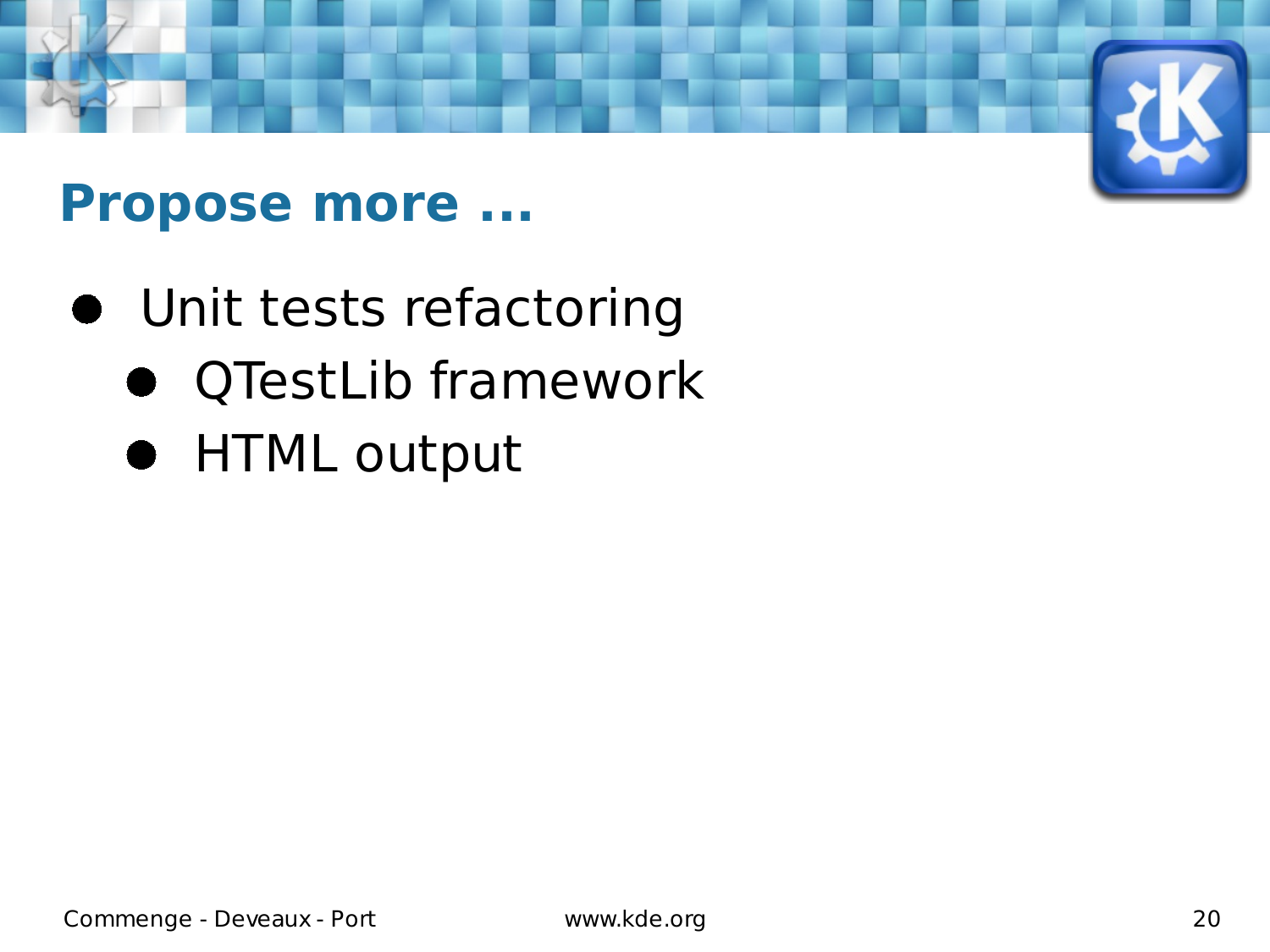



# by Rudy Commenge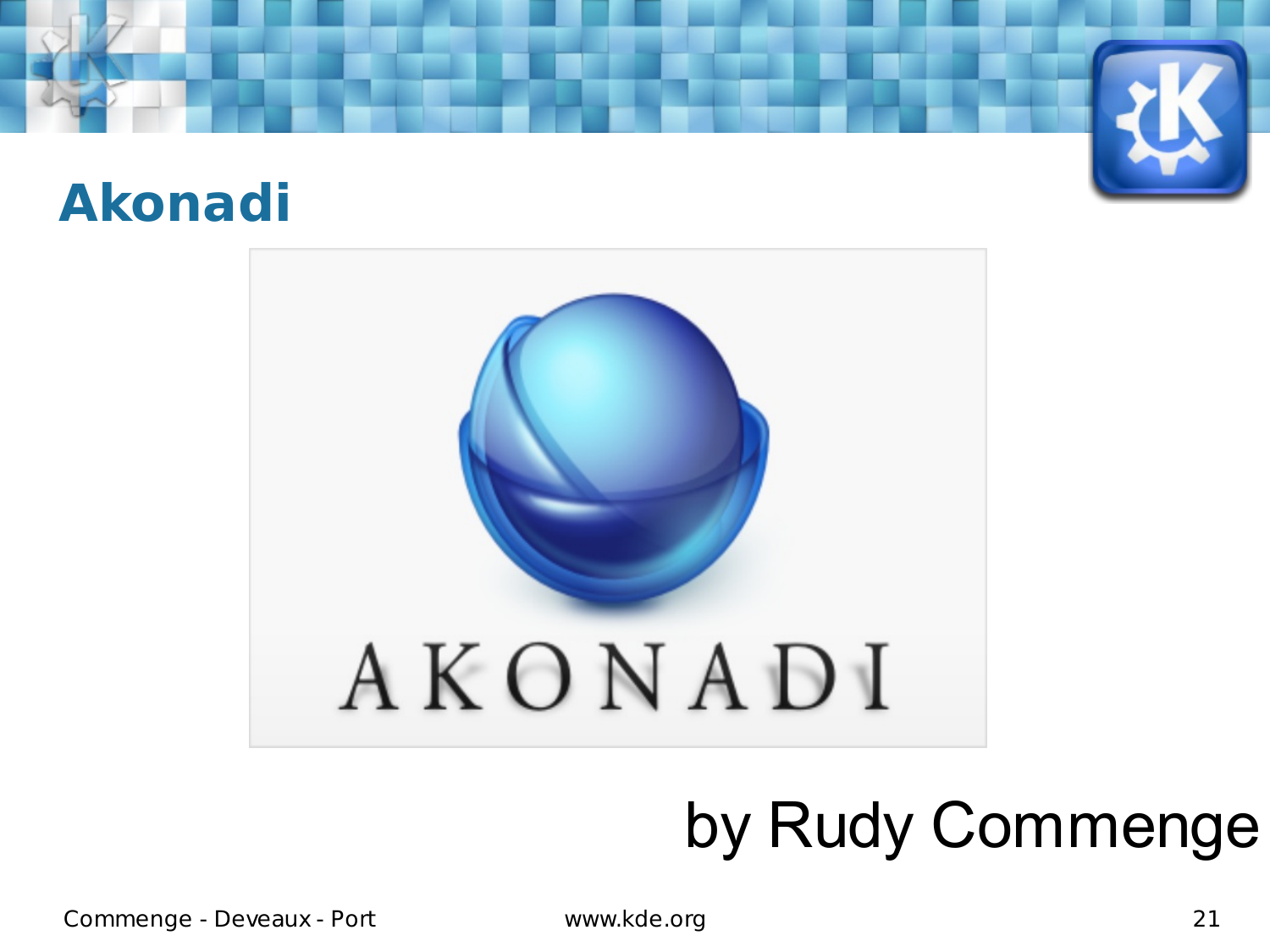### **Context**

- Project goals :
	- Use a PhpBB forum offline
	- Use our favorite software to interact with a forum
- **Solution:** 
	- Use Akonadi
	- Create an Akonadi Resource to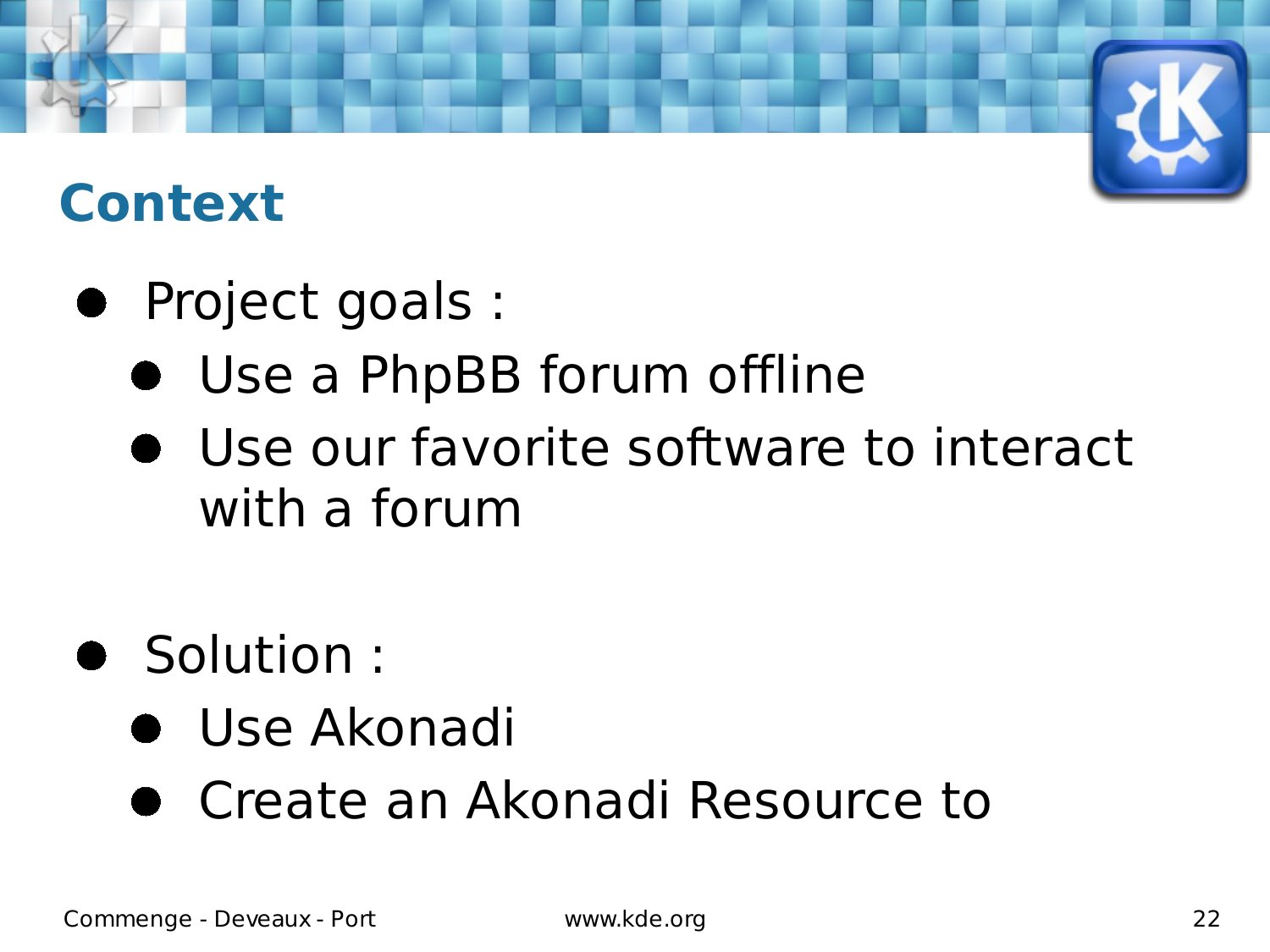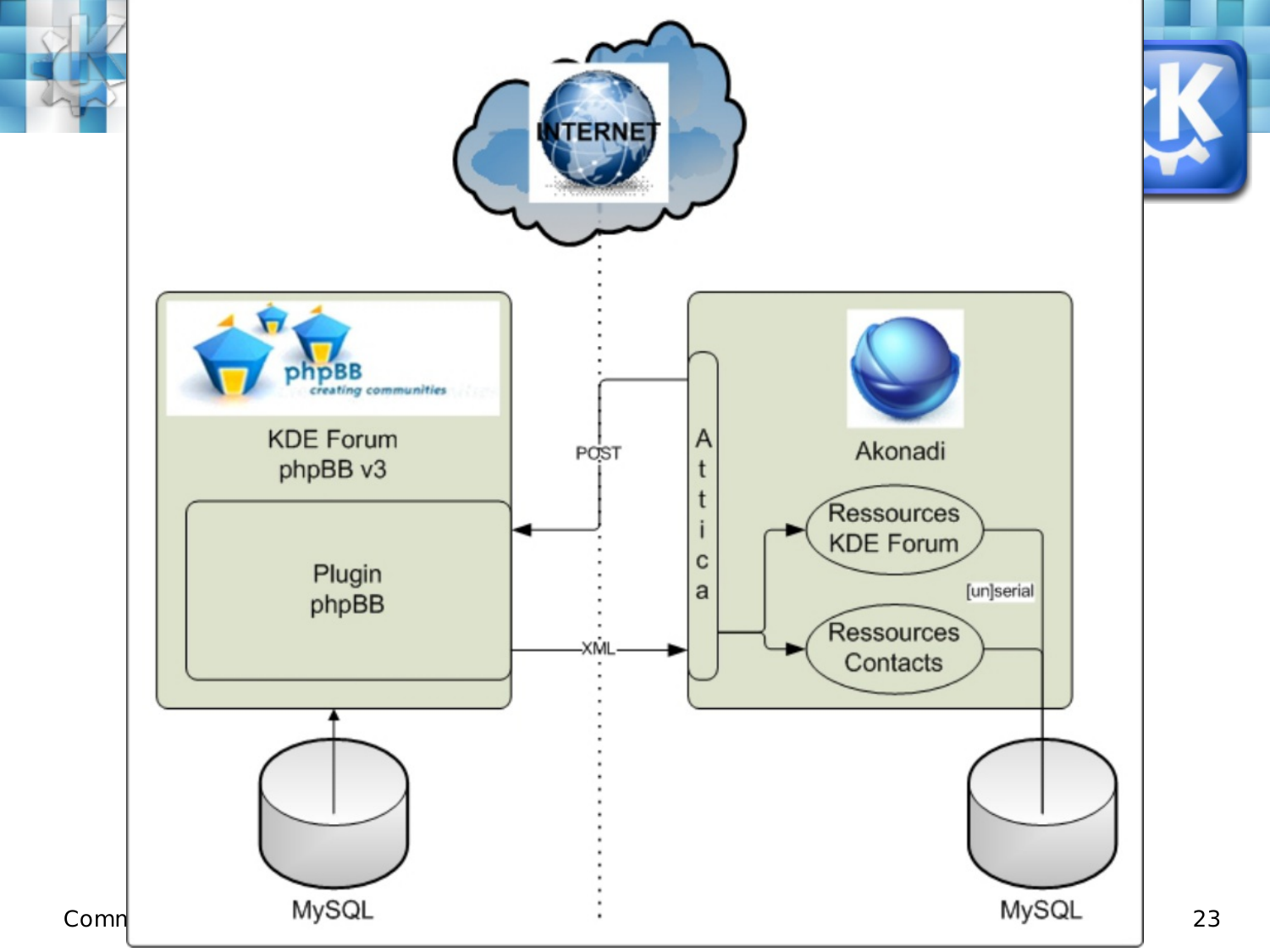# **Implementation**

 $\bullet$  OCS norm

To interact with collaborative websites

Attica implements OCS

The resource is a client implementing OCS

• Plugin implements a part of OCS The plugin is an OCS server build for PhpBB Forum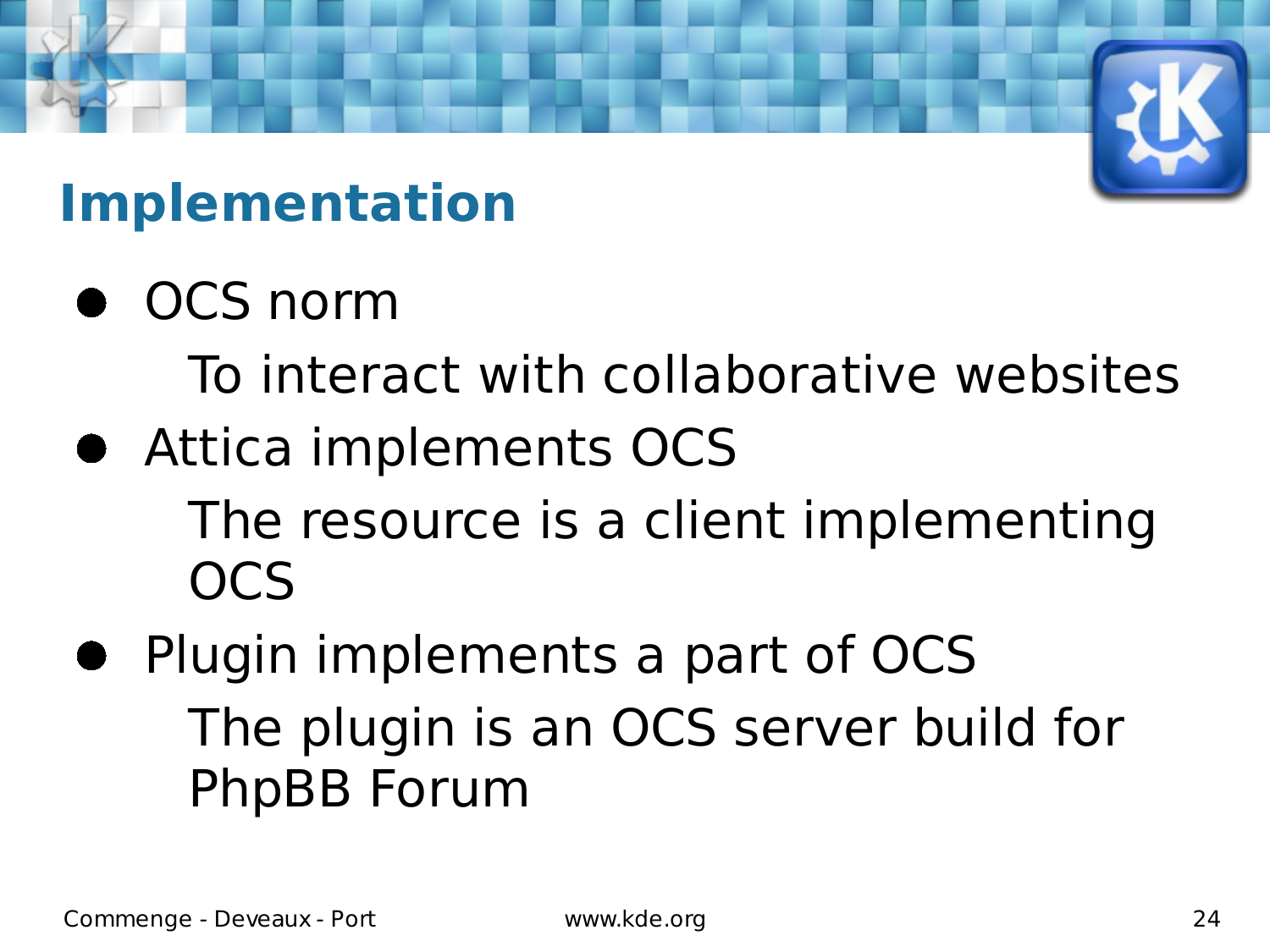### **Features**

- **•** Features available
	- **Retrieve members**
	- Retrieve forums and topics
	- Retrieve personal box
	- **.** Use SSL
- **Coming soon** 
	- Manage read/unread flag
	- Post a new message in a forum

Commenge - Deveaux - Port www.kde.org 25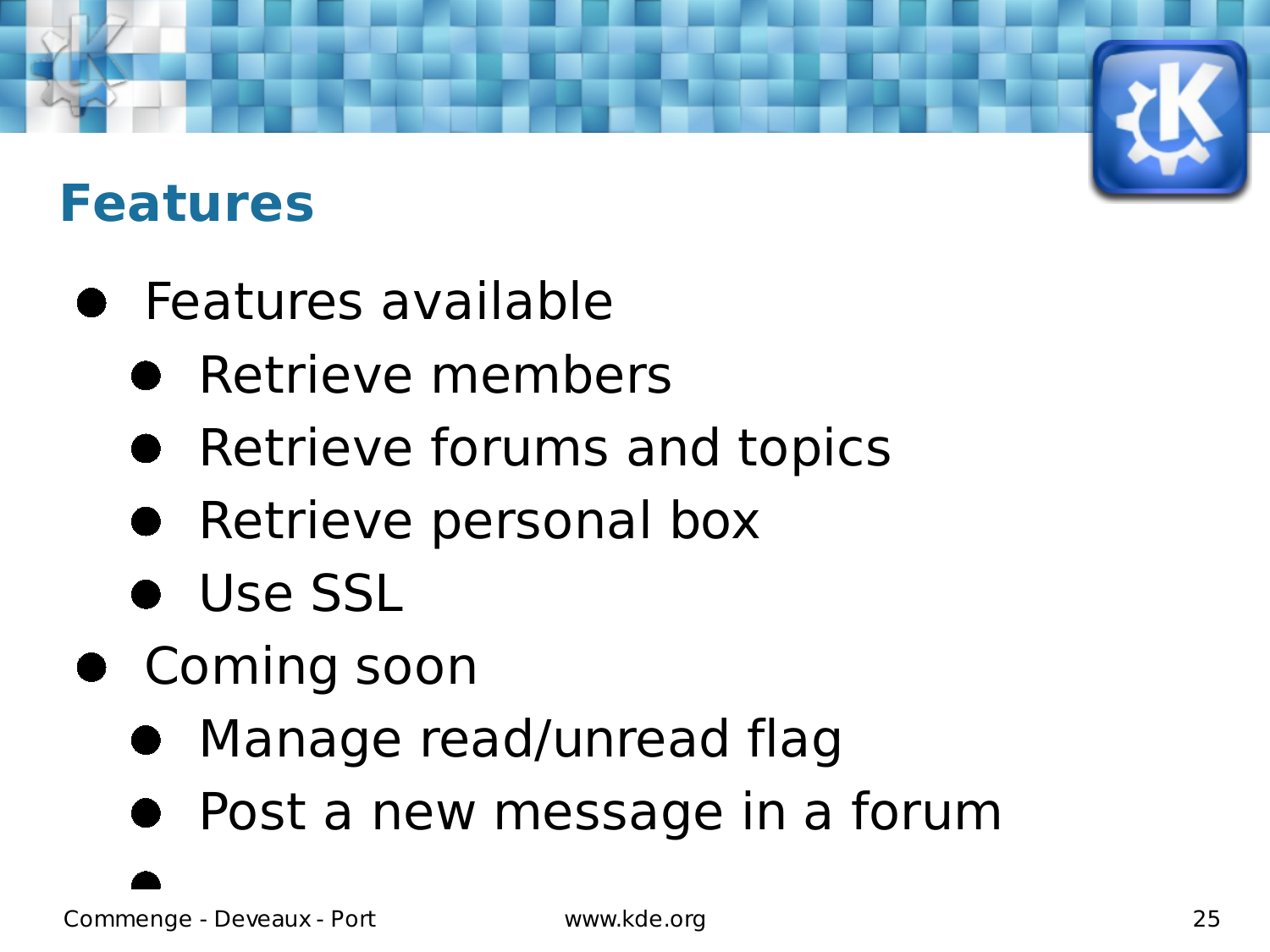

# **Feedbacks**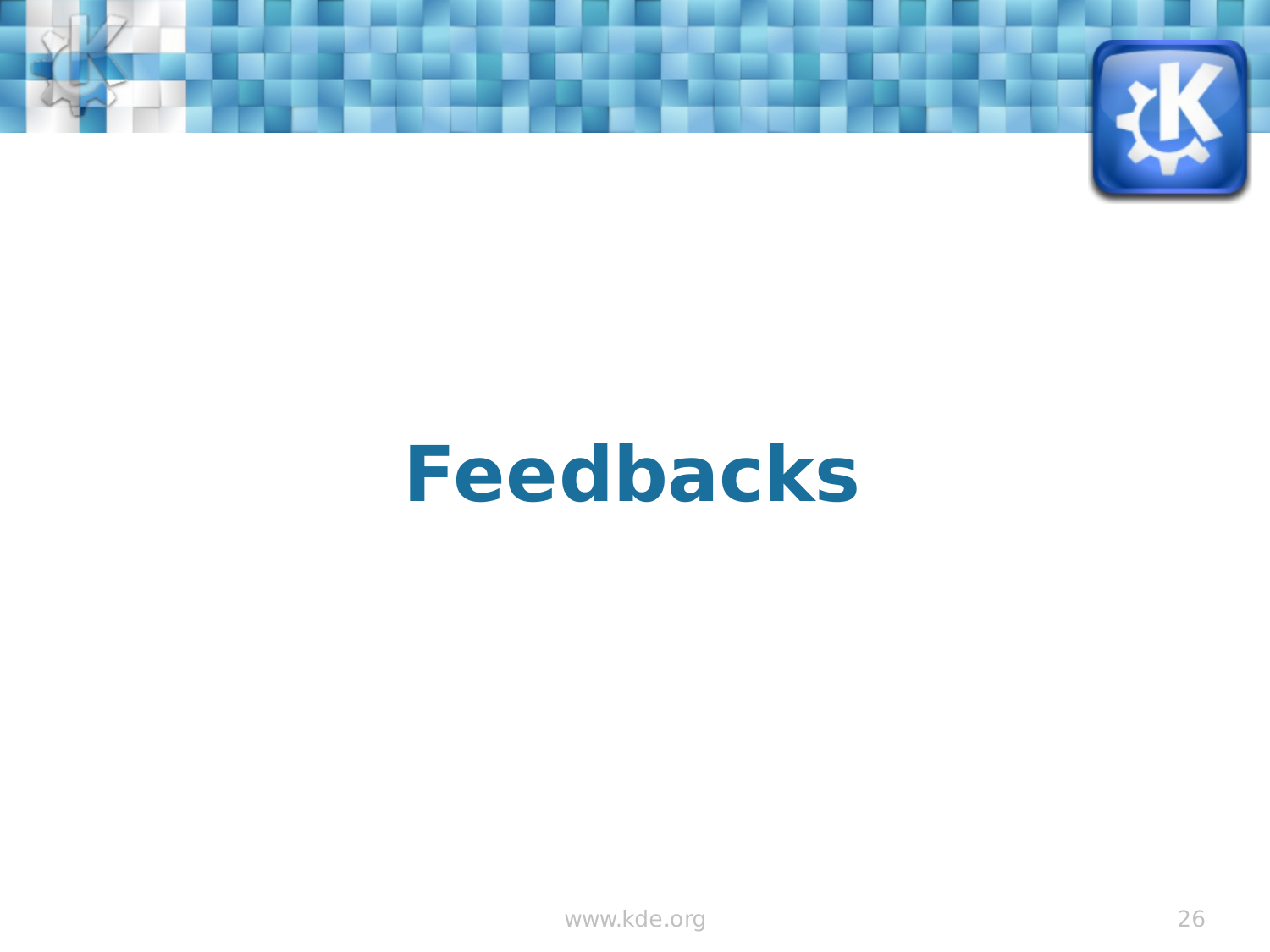# **Project interests**

- For students :
- Real and interesting projects, no toy project
- **•** International project (Product owner in another country)
	- **•** For community
- **New features on project**
- May enrole new contributors and/or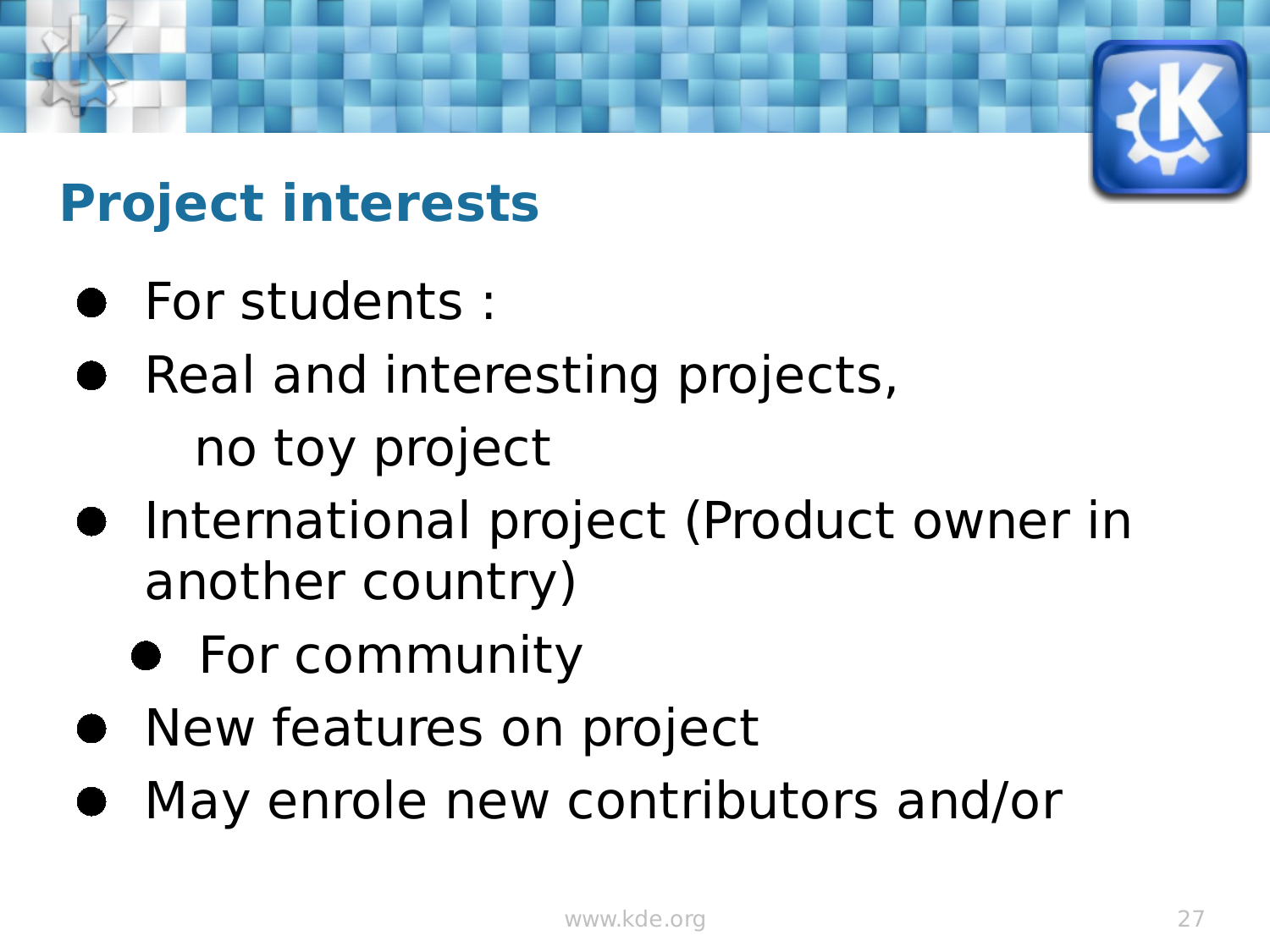## **Feedbacks**

- Technical experiences :
	- C++, Qt, KDE, CMake, VCS
- **•** Dynamic exchanges
	- KDE Community ready to help
- **•** First step into KDE community
	- No, KDE Developers don't bite :)